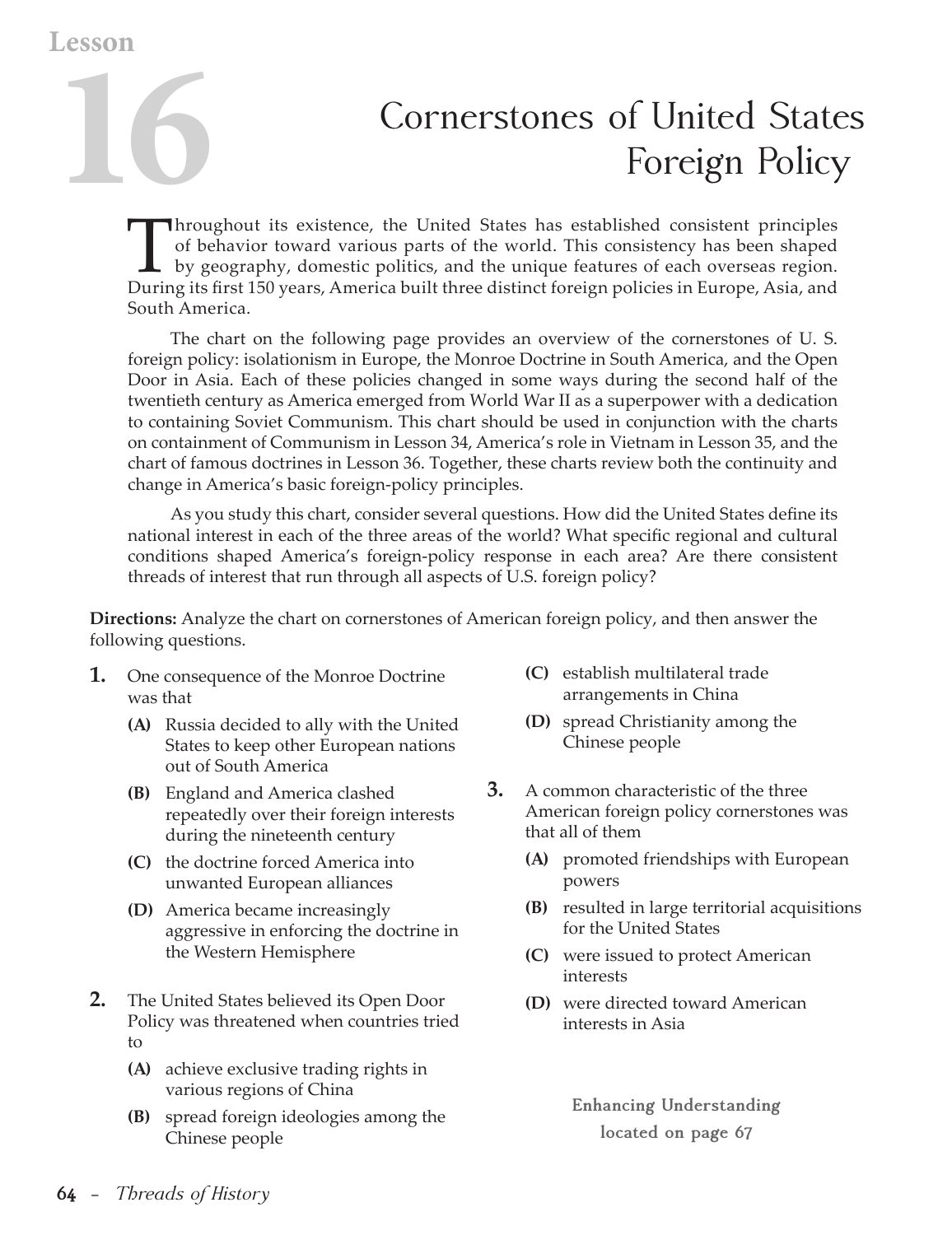|                         | Isolationism                                                                                                                                                                                                                             | <b>Monroe Doctrine</b>                                                                                                                                                                                                                                                                                                                   | <b>Open Door</b>                                                                                                                                                                                                                                                                                                                      |
|-------------------------|------------------------------------------------------------------------------------------------------------------------------------------------------------------------------------------------------------------------------------------|------------------------------------------------------------------------------------------------------------------------------------------------------------------------------------------------------------------------------------------------------------------------------------------------------------------------------------------|---------------------------------------------------------------------------------------------------------------------------------------------------------------------------------------------------------------------------------------------------------------------------------------------------------------------------------------|
| Area of World           | Europe                                                                                                                                                                                                                                   | Western Hemisphere                                                                                                                                                                                                                                                                                                                       | Asia                                                                                                                                                                                                                                                                                                                                  |
| <b>Year Established</b> | 1793, 1796                                                                                                                                                                                                                               | 1823                                                                                                                                                                                                                                                                                                                                     | 1899-1900                                                                                                                                                                                                                                                                                                                             |
| Author(s)               | George Washington                                                                                                                                                                                                                        | James Monroe                                                                                                                                                                                                                                                                                                                             | John Hay                                                                                                                                                                                                                                                                                                                              |
|                         |                                                                                                                                                                                                                                          | John Quincy Adams                                                                                                                                                                                                                                                                                                                        |                                                                                                                                                                                                                                                                                                                                       |
| <b>Background</b>       | Proposed when England<br>and France went to<br>war 1793<br>Both countries expected<br>our help<br>U.S. had an alliance with<br>France from Revolution                                                                                    | U.S. feared Spanish<br>recolonization in South<br>America<br>U.S. feared Russian colonies<br>on west coast of U.S.<br>England wanted to be a<br>partner in issuance; U.S.<br>said no to dual authorship                                                                                                                                  | After Spanish War (1898)<br>U.S. became interested in<br>China<br>Europeans were already<br>in China and had<br>created trading spheres<br>of influence that could<br>exclude U.S.                                                                                                                                                    |
| <b>Elements</b>         | Neutrality in European<br>affairs<br>No entangling military or<br>political alliances for U.S.<br>Europe/U.S. have separate<br>spheres of interest<br>Commercial relations<br>maintained                                                 | No new colonies in Western<br>Hemisphere.<br>Existing colonies left alone<br>by U.S.<br>Isolationism from<br>Europe reinforced from<br>earlier foreign policy<br>pronouncements<br>Discouraged extension of<br>monarchies into Americas                                                                                                  | All nations share equal<br>trading rights in China<br>All countries must<br>guarantee China's<br>territorial integrity                                                                                                                                                                                                                |
| <b>Comments</b>         | Washington's Farewell<br>Address in 1796 reinforced<br>ideas<br>Resulted in war in 1812,<br>1917<br>Established a policy that<br>lasted until 1949 when<br>U.S. joined NATO<br>Cited as reason to<br>oppose League of Nations<br>in 1919 | England enforced doctrine<br>for 70 years<br>Roosevelt Corollary (1904)<br>strengthened it<br>U.S. became policeman of<br>Caribbean<br>"Big Stick" to keep down<br>"chronic wrongdoing"<br>Later became "Dollar<br>Diplomacy" to control of<br>the Caribbean region<br>U.S. aggressiveness<br>alienated many South<br>American countries | U.S. became protector of<br>China, but mainly sought<br>trade access<br>Boxer Rebellion (1900)<br>frightened U.S. because<br>China's territory might<br>be divided by European<br>powers<br>Japan became greatest<br>threat to Open Door<br>When U.S. challenged<br>Japan's violation of Open<br>Door, Japan attacked<br>Pearl Harbor |

Cornerstones of U.S. Foreign Policy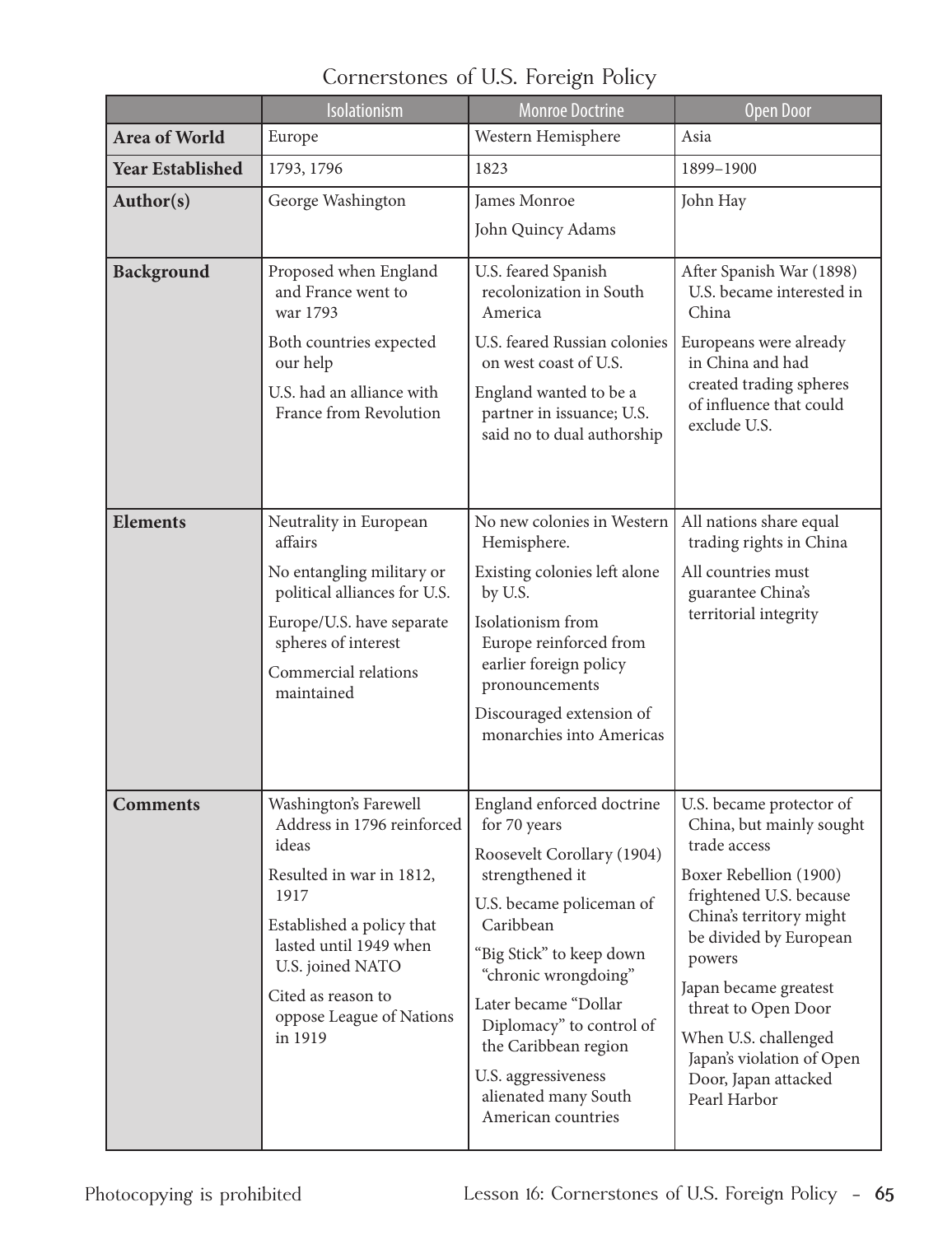**Directions:** Using the cartoon below and your knowledge of American history, answer the following questions.



**Puck Magazine, 1906**